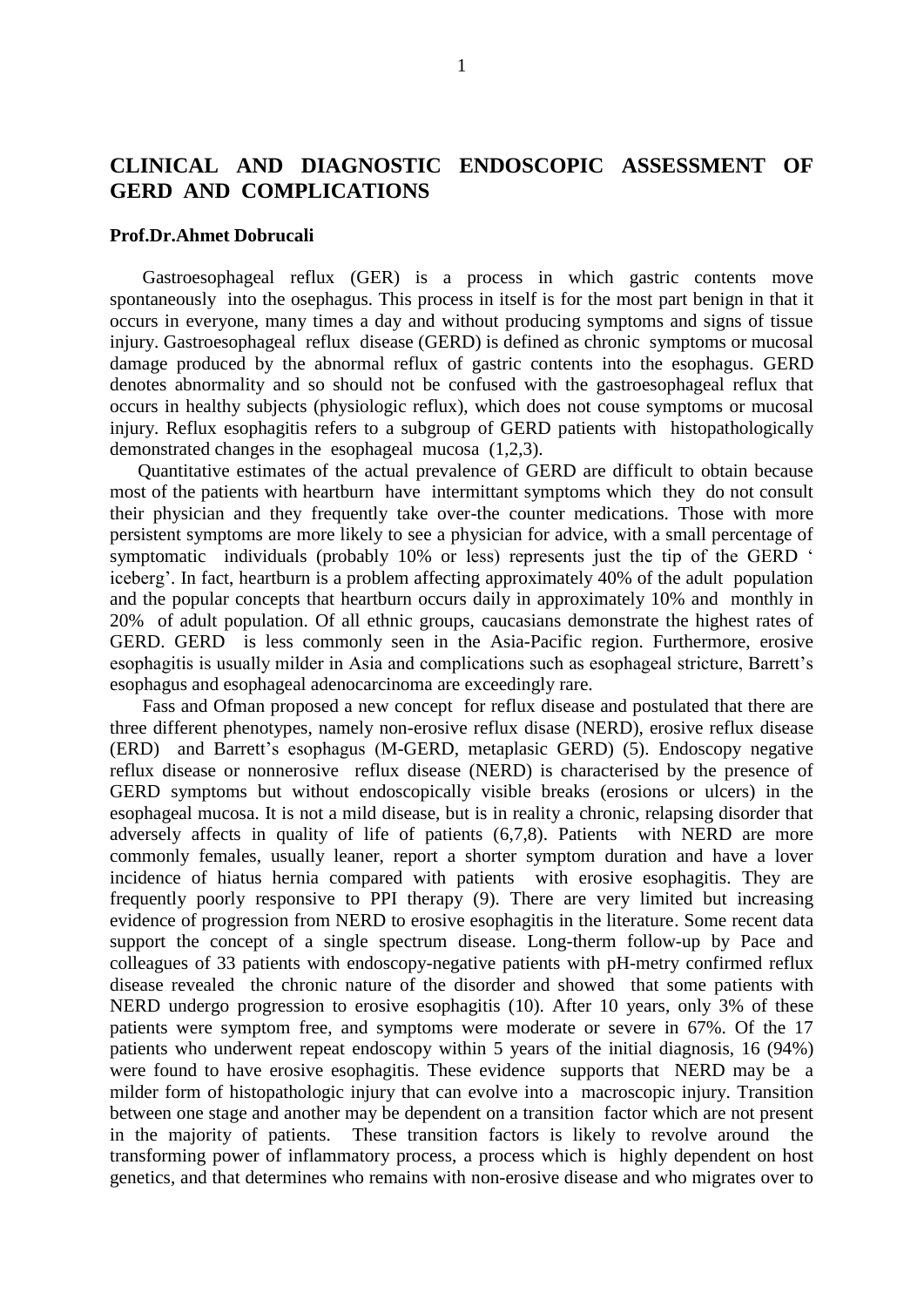the erosive form of esophagitis (11). In a recent study (UK General Practice Research Databease of GERD diagnosed in general practice), it has been shown that there is a progression from uncomplicated GERD to complicated GERD. Among patients initially diagnosed with uncomlicated GERD, the incidence rate of complicated GERD was 3.5 per 1000 person-years (95% confidence interval 2.8-4.4), compared with 0.3 per 1000 person years (0.2-5.7) in controls. Adjustes relative risk of progression to complications was 13.4 (6.9-26.2) for the GERD cohort compared with controls (12). These findings suggest that GERD is a progressing disease.

# **Clinical presentation**

 Clinical presentations of GERD may vary considerably but can be put into three categories; typical symptoms, atypical symptoms and complications.

#### **Typical symptoms**

 Heartburn is the cardinal symptom of GERD and is believed to be caused primarly by the noxious effects of an acidic refluxate on damaged esophageal epithelium. When the esophagial damage occur by exposure to gastric contents it is typically realised by the development of heartburn. Heartburn can be defined by the presence of substernal discomfort or pain, usually burning in quality, that starts at the epigastrium and radiates towards the mouth. Heartburn generally is worse following meals and with reclining or lying down in bed at night, especially by lying down in bed to the left and is relieved by antacids or other therapies that inhibit gastric acid secretion, such as proton pump inhibitors (PPI). There are some clear relationship between symptoms and certain foods. Heartburn and regurgitation may also be experienced during sexual intercourse (reflux dyspareunia) (13). Heartburn not relieved adequately after at least 4 weeks of therapy with a standart dose PPI is considered refractory heartburn. (14).

 Although heartburn is strongly associated with the diagnosis of GERD, many patients with GERD have less spesific presentation, such as epigastric pain or other dyspeptic symptoms with heartburn and the majority of patients will have a normal endoscopy. Almost fifty percent of patient with GERD do not have endoscopic findings of esophagitis and symptom pattern or severity does not predict its the presence or absence (15). Using of an adequate PPI dosage and compliance with therapy are essential for the successful control of symptoms but accurete diagnosis is also important as GERD is not always responsible for symptoms. The development of combined impedance and pH monitoring and prolonged ambulatory pH monitoring systems have made it possible to detect almost all reflux episodes. Data from a multicenter study using multichannel intraluminal impedance and pH (MII-pH) showed that only 20% percent of patients with persistent symptoms on twice daily PPI therapy have symptoms associated with acid reflux. In the remaining 80% , half of these patients had symptoms associated with non-acid reflux while the other half of the patients had no reflux and no relationship between non-acid reflux and sypmtoms, and in such patients PPI therapy in unlikely to be successful (16).

 It should be borne in mind that patients with peptic ulcer disease, gastric cancer and delayed gastric emptying may present with heartburn. Furthermore, sudden and isolated heartburn may be caused by pill induced esophagitis or corrosive injury.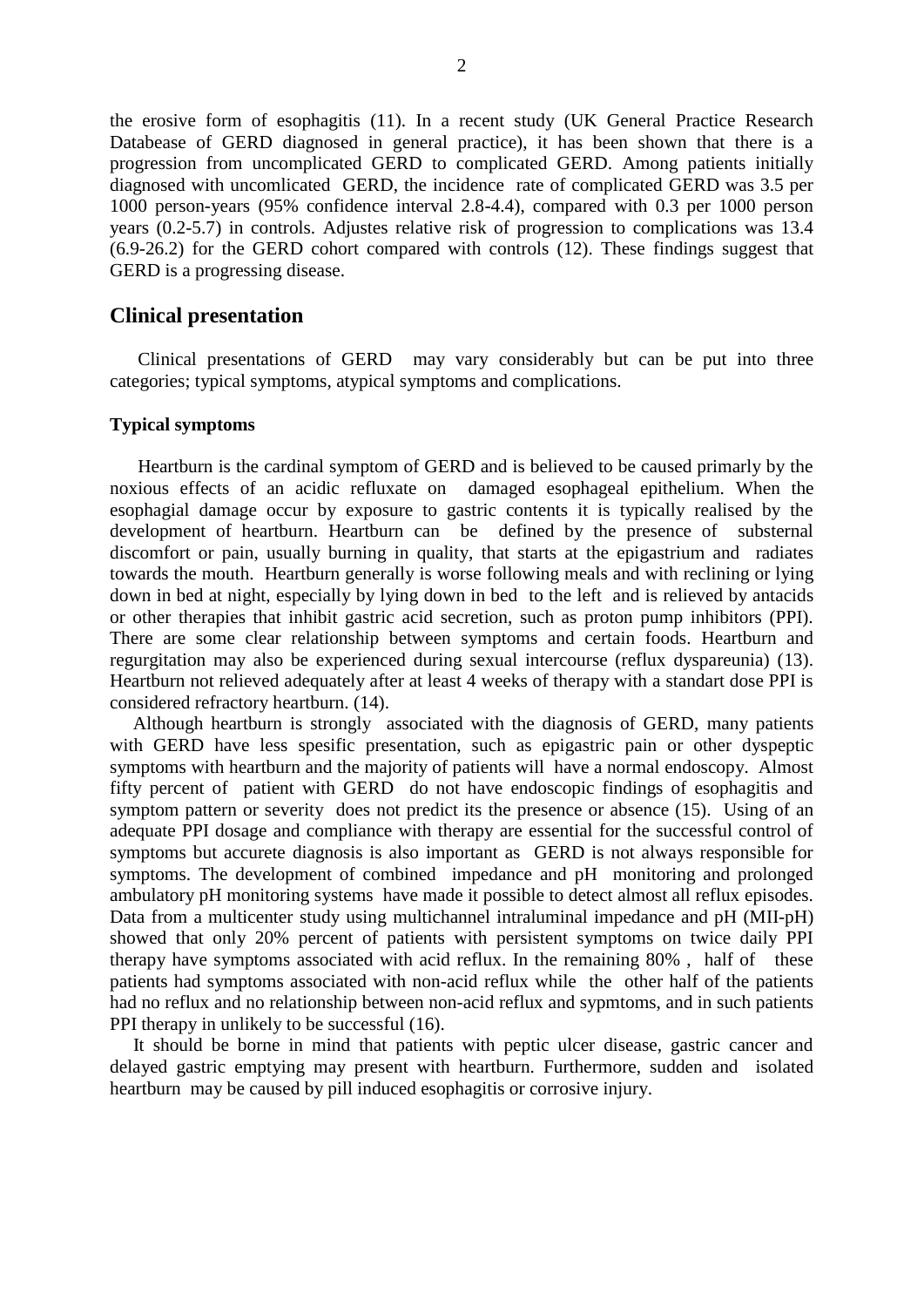#### **Atypical symptoms**

 GERD is a complex condition presenting with many different symptoms and clinical features. In a recent study designed in a cohort of larger than 6000 patients it has been sown that approximately a third of patients with erosive reflux disease and NERD had extraesophageal manifestations, namely cough, asthma, laryngeal manifestations or non-cardiac chet pain (17).

 Angina like chest pain (Non-cardiac chest pain, NCCP) is an atypical symptom with multifactorial pathogenesis, including GERD, visceral hypresensitivity, motility disorders and psychological factors. Ambulatory ph monitoring studies indicate that previously unrecognised GERD is a major cause of noncardiac chest pain (18,19). Using the PPI test, it is possible to predict with reasonably high specificity (approximately 86%) and sensitivity (approximately 78%) which patients with NCCP will respond to acid-suppressive therapy, avoiding the use of a variety of costly diagnostic evaluations (20). The acccuracy of PPI therapy as a diagnostic test for NCCP has also been confirmed by a meta-analysis (21).

 Various pulmonary symptoms may be associated with GERD. Nocturnal episodes of nonallergic asthma are highly suggestive of reflux disease. Intraesophageal pH monitoring studies have showed abnormal amount of reflux in more than 20% of patient with chronic cough and more than 80% of unselected patients with chronic asthma (22,23). Diagnostically it is some times difficult to determine which came first, the cough or the GERD. Clues to think about GERD as a factor in patients with asthma include : 1) Adult onset, 2) nonallergic, 3) poorly responsive to medical therapy, 4) nocturnal cough, and 5) increase in symptoms after meals, in the supine position. Results of meta analysis which were designed to understand the effect of anti-reflux therapy on asthma symptoms are controversial, but subgroups of patient with asthma may benefit , although it is difficult to predict responders. The most cost-effective strategy to assess for GERD as an exacerbating factor in asthma is a trial of a PPI daily for 3 months. (24,25).

 Studies have implicated that GERD as an etiologic factor in 20% to 40% of patients with persistent cough, 55% to 80% of patients with difficult to manage hoarseness, up to 60% of patients with chronic laryngitis and sore throat, 25% to 50% of patients with laryngeal cancer. Unfortunately the history is usually not helpful to exclude the contribution of GERD to ENT symptoms , as over 50% of these patients will have no symptoms of GERD(26). The sensitivity and specificity of the direct laryngeal examination is unknown but ENT findings associated with GERD include edema and ertyhema of the vocal cords, edema, erythema and hypertrophy of the interarytenoid region, vocal vord ulcers and vocal cord granulamas. Unfortunately non of these findings is spesific for GERD. Prolonged pH monitoring is abnormal in approximately 54% of these patients irrespective of the location of the probe (27). Patients with a clinical profile highly suggestive of silent GERD as a cause of their cough are characterized by the following findings; 1) normal or nearly normal chest Xray, 2) no smoking or exposure to environmental irritants, 3) no use of ACE inhibitors, 4) failure of cough to treatment of asthma and, 5) failure of cough to improve with treatment of postnasal drip syndrome (3). There are indications that lansoprazole may provide significant benefit to patients with reflux laryngitis. In general, patients with suspected ENT manifestations of GERD should be given a 3 months trial of a given twice daily.It has been suggested that chronic reflux injury may promote malignant change (28). Protracted hiccup, globus sensation, dental eresion, ear pain, night sweats and intermittant torticollis are another symptoms may be associated with GERD.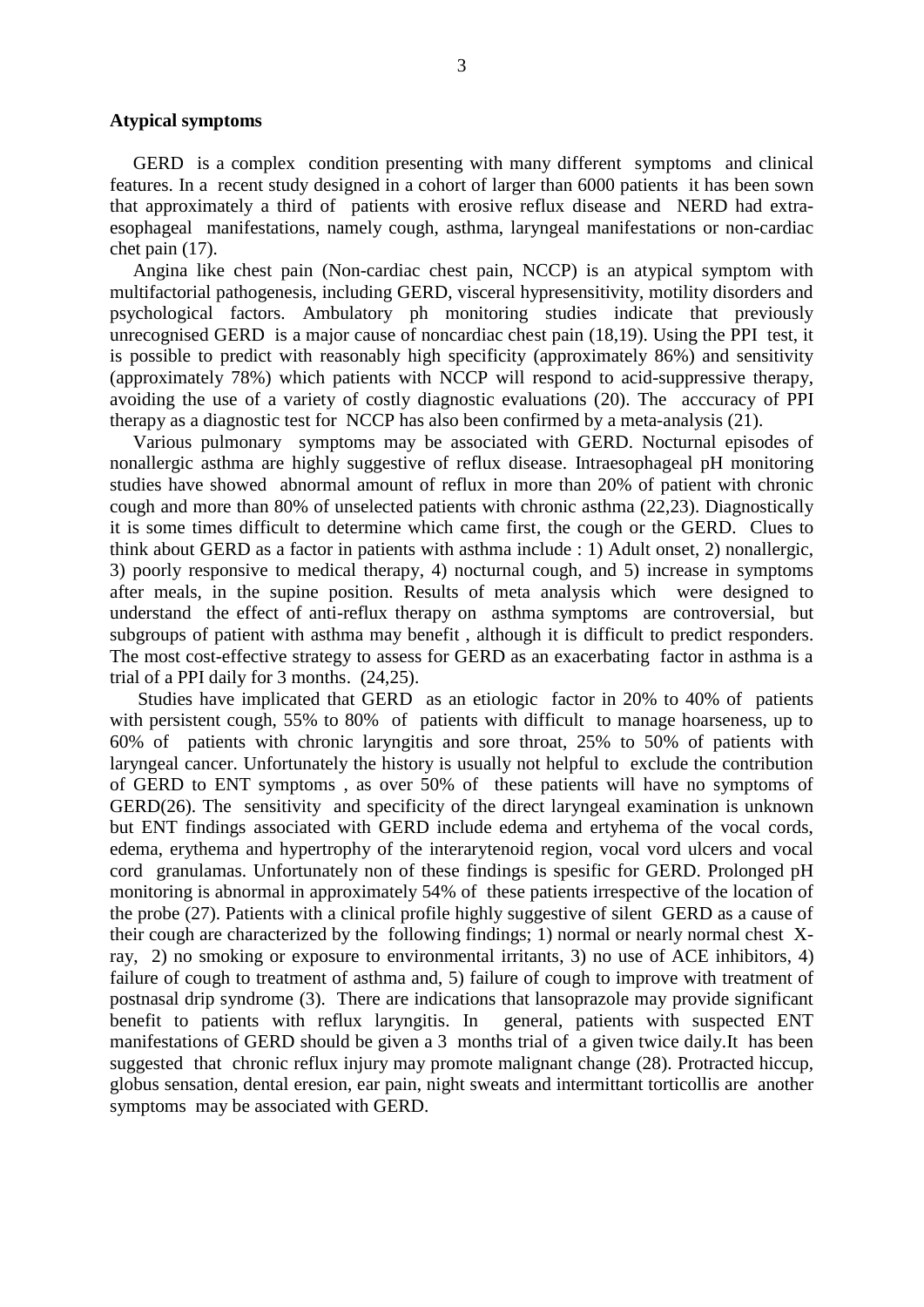### **Diagnostic evaluation of GERD**

 The patient who presents with typical heartburn and regurgitation with the usual positional and postprandial relationships requires little additional information for diagnosis and initiate therapy. The patient whose symptoms are less clear or include atypical manifestations usually needs additional diagnostic testing. The critical question often is whether the patient has abnormal reflux, particularly in the patient with an atypical symptom pattern. Despite the fact hat GERD is a common clinical problem, there is no diagnostic gold standart for this disease. Classic symptoms of acid regurgitation and heartburn are spesific but not sensitive for the diagnosis of GERD as determined by abnormal 24-hour pH monitoring.

 The variety of test available for patient evaluation may cause diagnostic confusion if not used appropriately. Diagnostic test for gastroesophageal reflux disease include PPI treatment result, endoscopy with and without biopsy, barium upper gastrointestinal series, ambulatory pH monitoring, impedance and pH analysis (MII-pH), esophageal motility evaluation and acid perfusion test (Bernstein).

 It is reasonable to consider an empiric trial of antisecretory therapy in a patient with classic symptoms of GERD in the absence of alarm signs. A trial omeprazole (40mg in the morning and 20mg in the evening) has a sensitivity of 80% with a spesificity 57% in patients with GERD as documented either by endoscopy or pH monitoring (29). Further diagnostic testing should be considered in the following settings;

- 1- Failure ro respond to an empiric course of therapy
- 2- Alarm signs suggestive of complicated reflux disease such as dysphagia, odynophagia, bleeding, weight loss and choking
- 3- Chronic symptoms in a patient at risk for Barrett's esophagus
- 4- Patients requiring chronic therapy

 Endoscopy is the technique of choice to evaluate the mucosa in patients with symptoms of GERD. Erosions or ulcerations at the squamocolumnar junction as well as the findings of Barrett's esophagus are diagnostic of GERD. Accurate description of endoscopic findings is essential in GERD. The term esophagitis is nonspesific and should not be used in endoscopy reports without description of the esophageal findings. Although numerous systems for the endoscopic grading of esophagitis are available, none is universally accepted. Examples of two different grading systems are shown below (3). The findings of minor changes of reflux disease such as erythema, friability and edema are so unreliable that these findings are not diagnostic of reflux disease Any patients with these findings should be considered to have endoscopy negative reflux disease (3).

#### **LA classification of esophagitis**

Grade A:  $>1$  mucosal break  $<$ 5mm long confined to the mucosal folds

Grade B:  $>1$  mucosal break  $>5$ mm long confined to the the mucosal folds but not continious between the tops of 2 folds

Grade C: Mucosal breaks continious between the tops of 2 or more folds involving <75% of the esophageal circumference

Grade D: Mucosal breaks involving >75% of the esophageal circumference

#### **New Savary-Miller endoscopic grading system**

Grade 1: Single erosion or exudate; taking only 1 longidutinal fold

Grade 2: Noncircular multiple erosions or exudative lesions taking more than 1 longidutinal fold, with or without confluence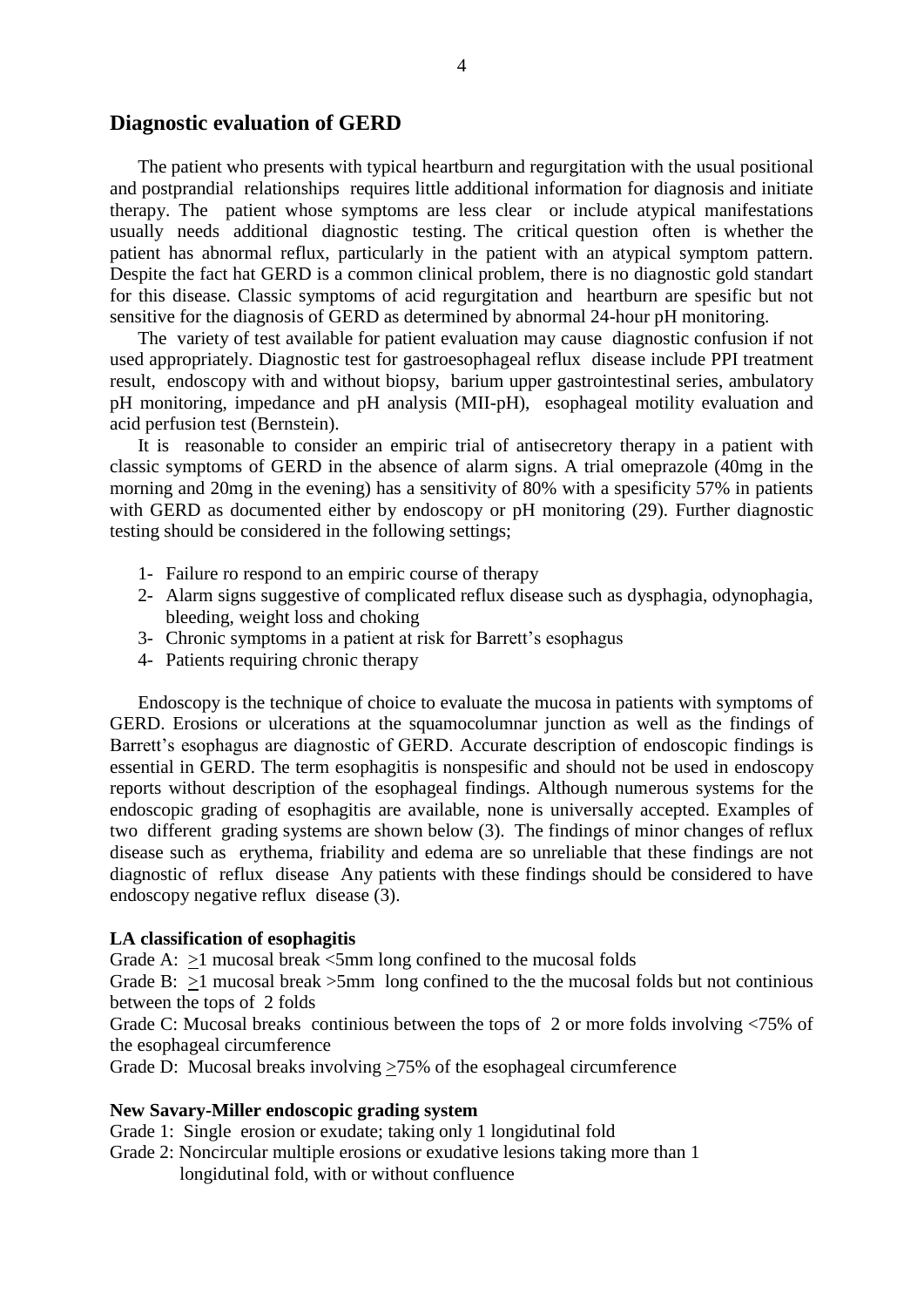Grade 3: Circular erosive or exudative lesion

- Grade 4: Chronic lesions; Ulcers, strictures or short esophagus, isolated or associated with grades 1-3
- Grade 5: Barrett's esophagus alone or associated with lesions grade 1-3

 Although presence of a hiatal hernia in endoscopy is not characteristic for GERD, there is a well known fact that the prevalence of hiatus hernia varies between 30% and 90% in patients with GERD and the prevalence is much lower in patients with no reflux symptoms . It has beeen demonstrated that 96% of patients with long-segment (>3cm) Barrett's esophagus,  $72\%$  with short-segment  $(\leq 3cm)$  Barrett's esophagus,  $71\%$  with erosive esophagitis and 29% with NERD have hiatus hernia (30).

 Esophageal mucosal biopsy should be a more sensitive test of the presence of reflux injury because histologic abnormalities (presence of polymorphonuclear leucocytes and eosinophiles, bazal zone hyperplasia and increased papillary extension ) may be present even when careful endoscopic examination indicates a normal appearing esophagus.

 Prolonged ambulatory pH monitoring is considered the procedure of choice to demonstrate the occurence of abnormal acid reflux and define the relationship between spesific symtoms and reflux. This test has long been thought to be the gold standart for the diagnosis of GERD. However, test is normal in 25% of patients with erosive esophagitis and 33% of patients with NERD (31). Clinical indications include diffucult diagnostic problems or atypical reflux symptoms (chest pain, cough, hoarseness), nonresponse to therapy and preoperative and postoperative evaluation of antireflux surgery. Test is limited by the requirement that the patient's symptoms must occur during the test period. A wireless pH system (Bravo) is now available and provides 48 hours of recording instead of 24 hours. It is generally well tolerated with a sensitivity and spesificity of 100% and 85% for patients with endoscopic esophagitis and 57% and 85% for patients without endoscopic esophagitis (32).

 Multichannel intraluminal impedance (MII) is a new technique for evaluating esophageal function and gastroesophageal reflux. This technique depends on changes in resistance to alternating current between two metal electrodes produced by the presence of liquid or gas bolus inside the esophageal lumen. Combined MII and pH measuring (MII-pH) allows detection of gastroesophageal reflux episodes irrespective of their pH values (i.e. acid and non-acid reflux) and refluxate clearence time. MII-pH testing brings a shift in the gastroesophageal reflux testing paradigm. It has started to become an important clinical tool, particularly to assess gastroesophageal reflux in the postprandial period and in patients with persistent symptoms on therapy and with atypical symptoms (33),(see atypical symptoms).

 In many patients a key question is whether their symptoms are clearly related to acid exposure and sensitiviy of the esophageal mucosa and acide perfusion test (Bernstein) was used for many years with a reported spesificity and sensitivity of 80% in GERD. If the patient's symptoms are reproduced by 0.1N HCL and resolve following saline perfusion, it is appropriate to conclude that acid reflux is the cause of symptoms.

 Measurement of LES pressure was previously suggeted as a possible way to diagnose reflux disease. A pressure of less than 6mmHg correlates well with abnormal reflux on pH testing and very low LES pressure in this range are predictive of a more severe degree of reflux and worse prognosis. In addition to LES pressure, assessment of peristaltic activity of the esophagus may be informative in the evaluating reflux disease and its prognosis.

 The barium esophagram has no role at present in routine evaluatin of GERD. This test demonstrates reflux in 25% to 75% of symptomatic patients and can be falsely positive in 20% of normal controls. However this technique may be useful prior to antireflux surgery to assess the size and reducibility of a hiatal hernia (3).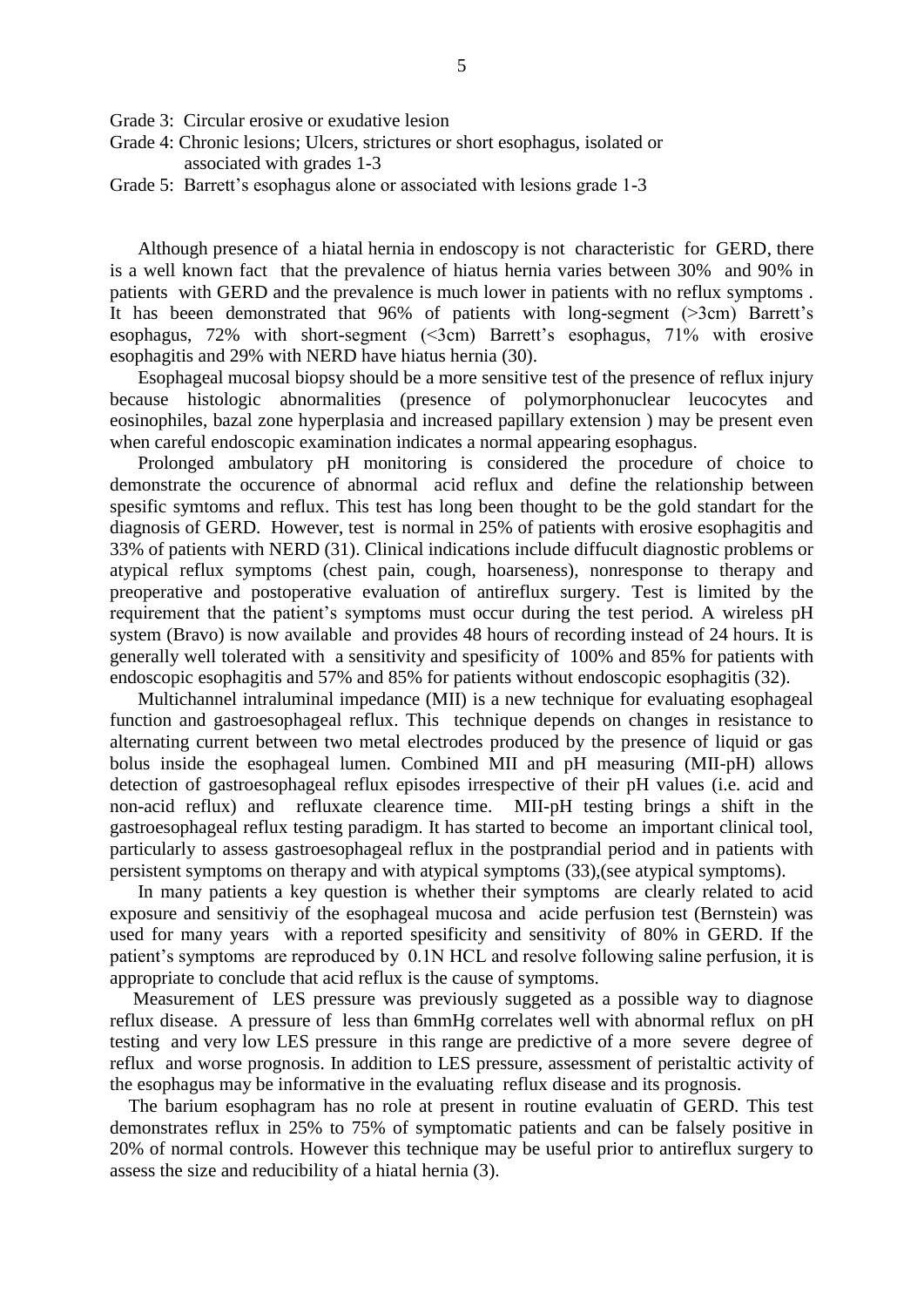## **Complications**

 GERD can also present with the complications of reflux, such as erosive or ulcerative esophagitis, which may cause bleeding and anemia or peptic stricture which may cause dysphagia or Barrett's esophagus which may cause esophageal cancer. Other complications include involvement of the oropharynx, larynx and respiratory system, resulting in symptoms and signs termed extraesophageal manifestations of GERD (hoarseness, chronic cough, asthma, sleep disturbances, obstructive sleep apnea, etc.).

 Peptic strictures may develop in 1% to 23% of patients with GERD symptoms. Uncomplicated acid reflux-related esophageal strictures are typically located at the squamocolumnar mucosal junction and are less than 1cm in lenght. A long history of heartburn with intermittent dysphagia for solids over a period of months to years without weight loss is typical for a benign peptic stricture. These patients are typically older and have long-standing GERD symptoms and severity of reflux symptoms decrease gradually with development of esophageal stricture. Lower esophageal rings (B rings- Schatzki) have a distinc anatomic appearence and similar presentation, but minimal or no heartburn. Barium radiograph is helpful in evaluating a narrow segmet. Once a true stricture has been confirmed, the challenge is to determine the etiology as benign or malignant by endoscopy, biopsy and cytologic examination. Early cases of reflux esophagitis with dysphagia may be due to inflammation and spazm rather than cicatricial narrowing and intermittant dysphagia and odynophagia may be a feature of GERD even when no stricture is present (34,35).

 Severe chronic reflux may also induce metaplastic change of the squamous epithelium of the lower esophagus to columnar epithelium, referred to as Barrett's esophagus (BE). It is estimated that BE is found in approximately 6% to 12% undergoing endoscopy for symptoms of GERD and %1 or less of unselected patient populations undergoing endoscopy. The prevalence of long segment BE  $(\geq 3cm)$  is approximately 5% whereas that of short segment BE (<3cm) is approximately 6% to 12% in patients undergoing endoscopy in a variety of settings(36). A study that examined the prevalence of BE in 556 patients without GERD symptoms undergoing screening colonoscopy found a prevalence of 0.36% for long segment BE and 5% for short segment BE (3,37).

 Patients with BE are difficult to distinguish clinically from patients with GERD uncomplicated by a columnar lined esophagus. However, observational studies suggest that features such as the development of reflux symptoms at an earlier age, increased duration of reflux symptoms, increased severity of nocturnal reflux sypmtoms and increased complications of GERD, such as esophagitis, ulceration, stricture and bleeding may distinguish BE patients from GERD patients without Barrett's esophagus. Interestingly, similar clinical risk factors have been identified for esophageal carcinoma (1-3).

#### **Endoscopic assesment of Barrett's esophagus**

 For the endoscopic description of BE, it can be classified as either long segment or short segment, depending on how far the squamocolumnar junction is located from the gastroesophageal junction. The concept of short segment BE makes the diagnosis of BE a bit more problematic. Diagnosing of short segment BE is difficult because the precise junction of the stomach and the esophagus can be difficult to determined endoscopically. An irregular Z-line may appear abnormal to one observer and normal to another. Biopsies from normal gastroesophageal junction may also reveal intestinal metaplasia,which is presumed to represent intestinal metaplasia of cardia. Routine histopathologic techniques are unable to distinguish between intestinal metaplasia orginating in the stomach, a normal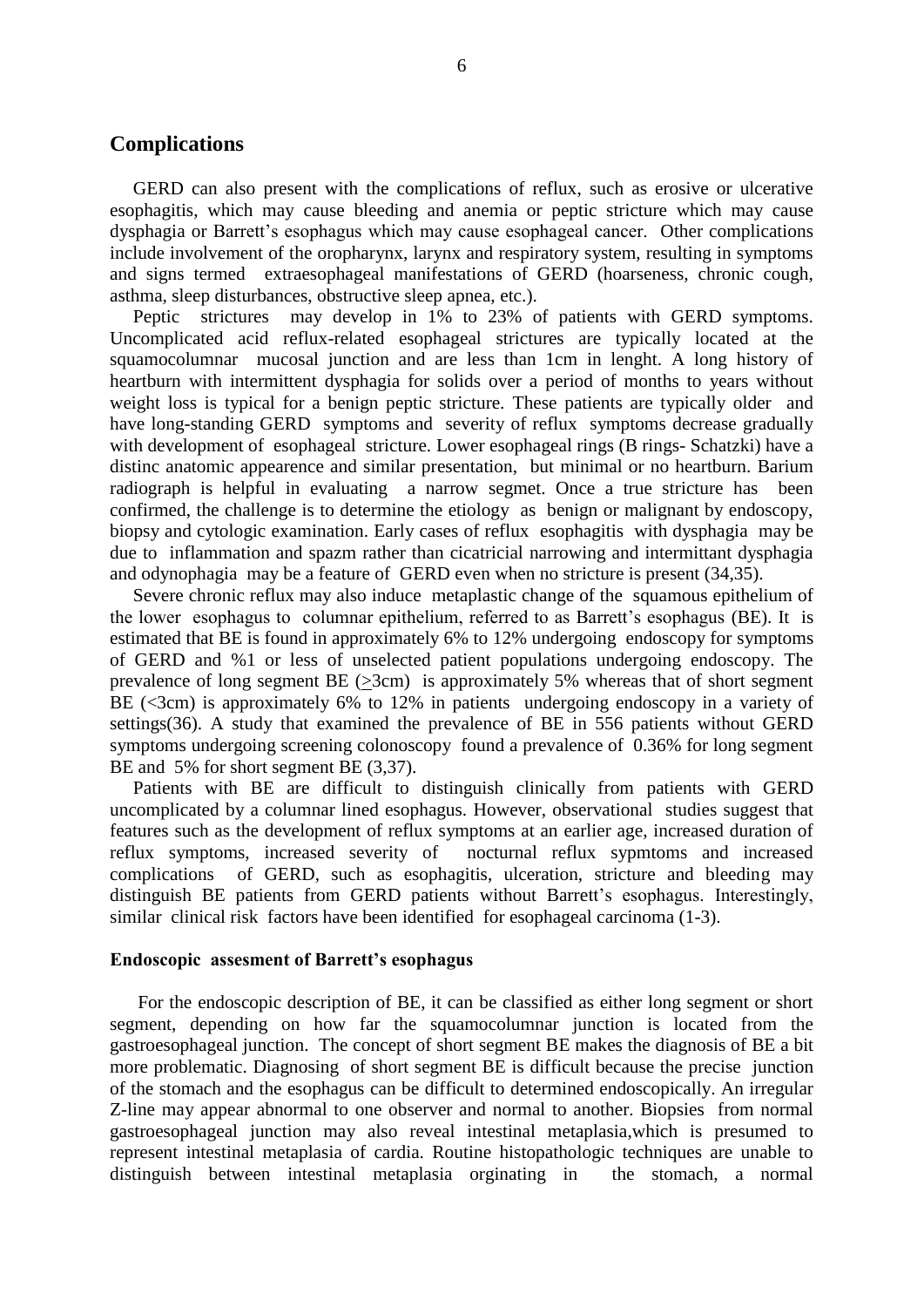gastroesophageal junction or the cardia. Some studies suggest that chromoendoscopy can help direct biopsies in patients with suspected short segment BE. A variety of endoscopically apllied staining techniques are helpful in highlighting the squamo-columnar junction as well as accentuating patterns of intestinal metaplasia in the distal esophagus. Lugol's iodine, toluidine blue, indigocarmine and methylen blue are all different type of stains used for this purpose. Although not routinely required, their application is spesific circumstances can be useful to diagnose Barrett's esophagus.

 Therefore, at the time of endoscopy, landmarks should be carefully defined: the diaphragmatic hiatus, EG junction and squamocolumnar junction. These landmarks document the presence of a columnar lined esophagus. Measurement of the nearest and farthest proximal limits of BE, relative to the distal limit (the gastroesophageal junction, GEJ), is a reasonable assessment of its extent. The proximal limit of linear gastric folds is the most practicable indicator of the GEJ in the presence of suspected BE in routine diagnostic endoscopic practice. The proximal limit of gastric mucosal folds is defined best as the most proximal point at which there is any evidence of lineer fold of gastric mucosa. This is best visualised when the esophagus is distended minimally to the point that the proximal ends of the gastric folds appear. In clinical practice, air must be properly deflated when we observe the gastric fold clearly by endoscopy. Excessive air deflation changes the position of the gastric folds (3).

 The longidutinal esophageal palisade vessels, present in the mucosal layer of the lower esophagus, disappear into the submucosal layer at the GEJ and in some endoscopy units, the distal end of palisade vessels is considered to be endoscopic landmark of gastroesophageal junction. The palisade vessels, however, can be difficult to identify endoscopically, paricularly in BE where inflammation or mucosal dysplastic change may obscure them. In addition, the palisade vessels in the lover esophagus may merge with the larger gastric longidutinal vessels of the gastric mucosa in addition to penetrating deeply into the submucosal layer at the more distal level from the GEJ. These factors render the palisade vessels unsuitable as a landmark for the GEJ. Therefore , the gastric folds may be a better landmark of GEJ in the diagnosis of endoscopic BE (38).

 If the squamocolumnar junction is above the level of the EG junction, biopsies should be obtained. If intestinal metaplasia is present, defined by goblet cells, the patient is considered to have BE and should be placed in a surveillance program. Columnar-lined esophagus, extending less than 1cm above GEJ, is of uncertain value for the diagnosis of BE (38). Biopsies of the squamocolumnar junction should not be routinely obtained in clinical practice if it is at the level of the EG junction. Goblet cells found at this level should be considered to be diagnostic of intestinal metaplasia of gastric cardia, a condiditon with an unclear cancer risk and cancer surveillance is not yet recommended (3).

BE can be classified as either long segment  $(3cm)$  or short segment  $(3cm)$ , depending on how far the squamocolumnar junction is located from the gastroesophageal junction. Recently an endoscopic classifications system has been developed by a working group (Working Group for the Classification of Reflux Eesophagitis – IWGCO, C&M Prague criteria) that would be useful for clinical practice, (figure-1). In C&M Prague criteria, upper end of the gastric folds is used as a landmark for defining the GEJ. This is the relatively simple approach of recording both the circumferential extent (the C value ) and the maximal extent (the M value) above the GEJ in centimeters and provides easy way to assess the length of BE. True islands of squamous and columnar mucosa should not influence the measurement of extent and that this should be stated in the subtext for the criteria (39).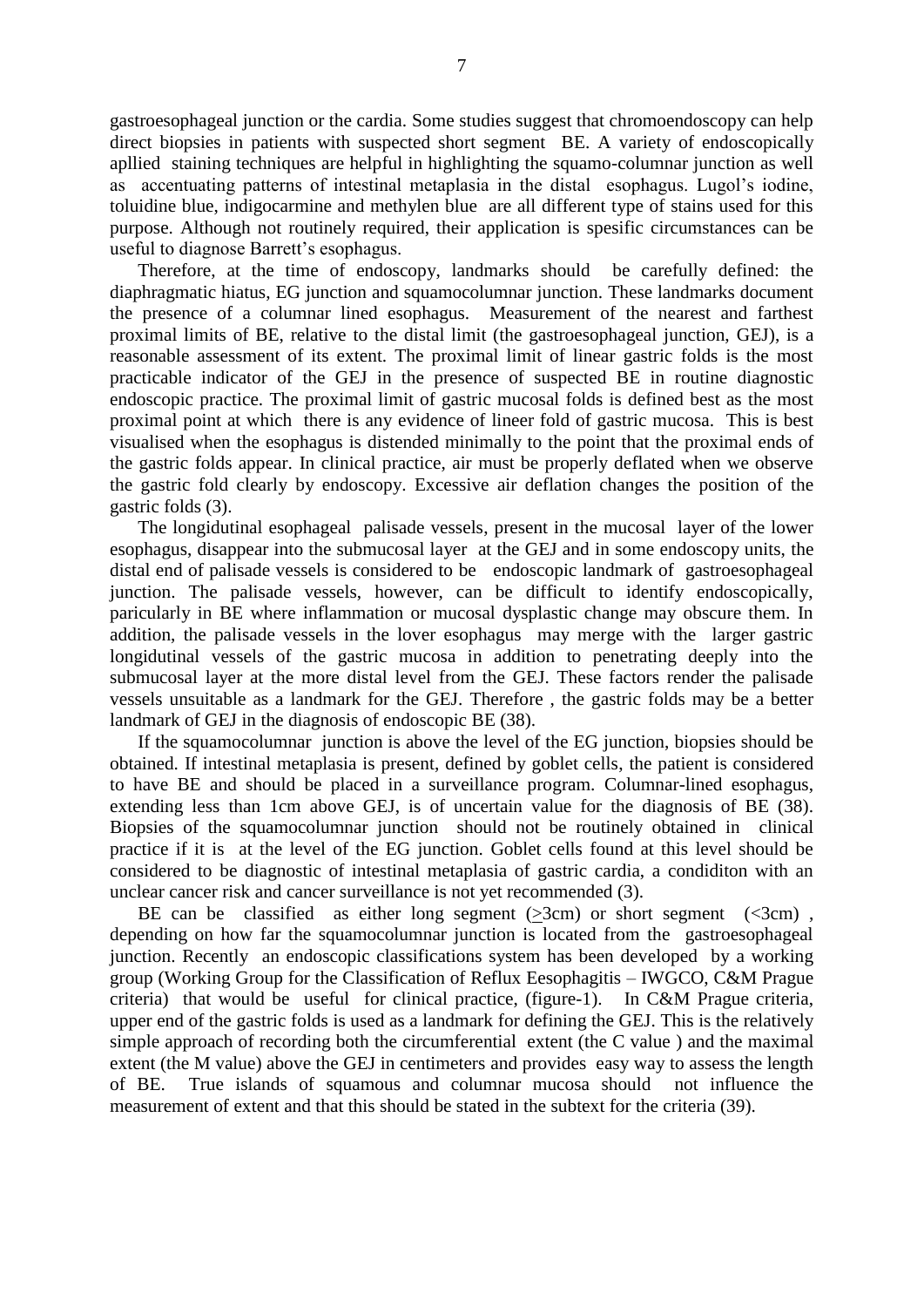

**Figure 1.** Diagrammatic representation of endoscopic Barrett's esophagus showing an area classified as C2M5. C: extent of circumferential metaplasia; M: maximal extent of the metaplasia ( C plus a distal 'tongue' of 3 cm), GEJ: gastroesophageal junction (39).

#### **REFERENCES**

1- Heading RC, Castell DO. Clinical spectrum and diagnosis of gastroesophageal reflux disease. In:The Esophagus.Eds: Castell DO,Richter JE. LW&W company,Philadelphia,4'th edition,2004,pp: 381-388.

2- Orlando RC, Dobrucali A. Gastroesophageal reflux disease. In:Atlas of Esophageal Disease. Eds:Feldman M, Orlando RC.Current Medicine Inc. Philadelphia, 2'nd edition,2002,pp: 91-116.

3- Acid Peptic Disease of the Esophagus. In: DDSEP lV Syllabus. Ed: Chang EB. Kendall publishing company,USA,2004,pp:1-23.

4- Fass R,Wong WM.Gastroesophageal reflux disease. In:Clinical Gastroenterology and

Hepatology.Eds:Weinstein W,Hawkey CJ,Bosch J. Elsevier-Mosby,Spain,2005,pp:157-178.

5- Fass R,Ofman JJ. Gastroesophageal reflux disease – should we adopt a new concertual framework? Am J Gastroenterol 2002;97:1901-1909.

6- DeVault KR,Castell DO. Updated guidelines for the diagnosis and treatment of gastroesophageal reflux disease.Am J Gastroenterol 2005;100:190-200.

7- Kulig M, Leodolter A, Vieth M, et al. Quality of life in relation to sympoms in patients with gastroesophageal reflux disease – an analysis based on the proGERD initiative. Aliment Pharmacol Ther 2003;18:767-776.

8- Wiklund I. Review of the quality of life and burden of illness in gastroesophageal reflux disease. Dig Dis 2004;22:108-114.

9- Dean BB, Gano AD,Knight K, et al. Effectiveness of PPI in nonerosive reflux disease. Clin Gastroenterol Hepatol 2004;2:656-664.

10- Pace F, Bollani S,Molteni R, et al. Natural history of gastroesophageal reflux disease without esophagitis (NERD) – a reappraisal 10 years on. Dig Liver Dis 2004;36:111-115.

11- Orlando RC. Current understanding of the mechanism of gastroesophageal reflux disease. Drugs 2006;66 Suppl.1;1-5.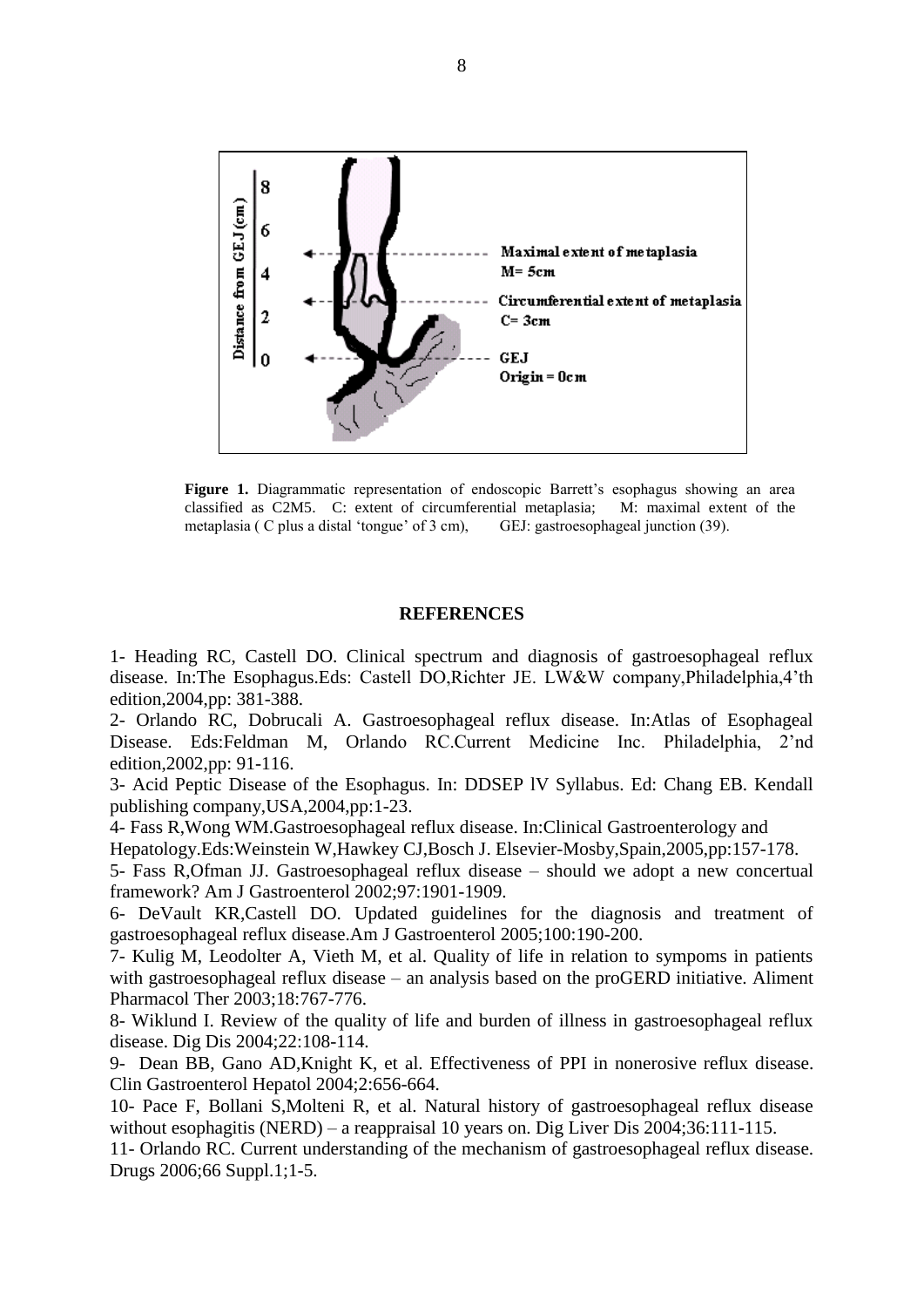12- Ruigomez A,Rodriguez LA,Wallander Ma, et al. Natural history of gastroesophageal disease diagnosis in general practice. Aliment Pharmacol Ther 2004;20:761-760.

13- Kirk AJ. Reflux dyspareunia. Thorax 1986;41:215.

14- Triverdi A,Long JD. Heartburn refractory to proton-pump inhibitors. Cur Treat Opt in Gastroenterol 2007;10:47-56.

15- Dent J,BUrn J,Fendrick AM,et al. An evidence based appraisal of reflux disease management – the Genval Workshop Report. Gut 1999;44 suppl 2:1-6.

16- Shay S,Sifrim D,Tutuian R, et al. Multicahnnel intraluminal impedance (MII) in the evaluation of paients with persistent GERD symptoms despite PPI: a multicenter study Gastroenterology 2003: 124 suppl.1 A-537.

17- Jaspersen D,Kulig M,Labenz J, et al. Prevalence of extraesophageal manifestations in gastroesophageal reflux disease: an analysis based on the proGERD study. Aliment Pharmacol Ther 2003:17:1515-1520.

18- Breumelhof R, Nadorp JH, Akkermans LM,Smout AJ. Analysis of 24 hour esophageal pressure and pH data in unselected patients with noncardiac chet pain. Gastroenterology 1990;99:1257-1264.

19- Nasi AJ, Moraes FB,Zilberstein B, Cecconella I, Rodrigues JG, Pinotti HW.

Gastroesophageal reflux disease: clinical, endoscopic, and intraluminal esophageal pH

monitoring evaluation. Diseases of the Esophagus, Volume 14, Issue 1: 41-49.

20- Fass R,Fennerty MB,Ofman JJ, et al. The clinical and economic value of a short course of omeprazole in patients with noncardiac chest pain. Gastroenterology 1998;115:42-49.

21- Wang WH, Huang JO, Zheng GF, et al. Is proton pump inhibitor testing an effective approach to diagnose gastroesophageal reflux disease in patients with noncardiac chest pain? A meta analysis. Arch Intern Med 2005;165:1122-1128.

22- Irwin RS,Curley FJ,FrenchCL. Chronic cough.The spectrum and frequency of causes, key components of the diagnostic evaluatiun and outcome of spesific therapy. Am Rev Respir Dis 1990;141:640-647.

23- Sontag SJ, O'Connell S,Khandalwal S, et al. Most asthmatics have gastroesophageal reflux with or without broncodilator therapy. Gastroenterology 1990;99:613-620.

24- Field SK, Suherland LR. Does medical antireflux therapy improve asthmatics with gastroesophageal reflux? A critical review of the literature Chest 1998:114;275-283.

25- Gibson PG,Henry RL,Coughlan JL. Gastroesophageal reflux treatment for asthma in adults and children. Cochrane Database Syst Rev 2003;2: CD001496.

26- Richter JE. Let the patients beware: the evolving truth about laparoscopic antireflux surgery. Am J Med 2003;114-71-73.

27- Vaezi MF,Hicks DM,Abelson TI, et al. Laryngeal signs and symptoms and gastroesophageal reflux disease (GERD): a critical assessment of cause and effect association. Clin Gastroenterol Hepatol 2003;1:333-334.

28- El Serag HB,Lee P,Buchner A, et al. Lansoprazole treatment of patients of chronic idiopathic laryngitis: a placebo controlled trial. Am J Gastroenterol 2001;96:979-983.

29- Fass R,Ofman JJ,Gralnek IM,et al. Clinical and economic assessment of the omeprazole test in patients with symptoms suggestive of gastroesophageal reflux disease. Arch Intern Med 1999;159:2161-2168.

30- Richter JE. Peptic strictures of the esophagus. Gastroenterol Clin North Am 1999;28:875- 891.

31- Fass R,Fennerty MB,Vakil N. Nonerosive reflux disease – current concepts and dilemnas.Am J Gastroenterol 2001;96:303 -314.

32- Chiba N,De Gara CJ, Wilkinson JM, et al. Speed of healing and symptoms relief in grade 2 to 4 gastroesophageal reflux disease: a meta – analysis. Gastroenterology 1977;112:1798- 1810.